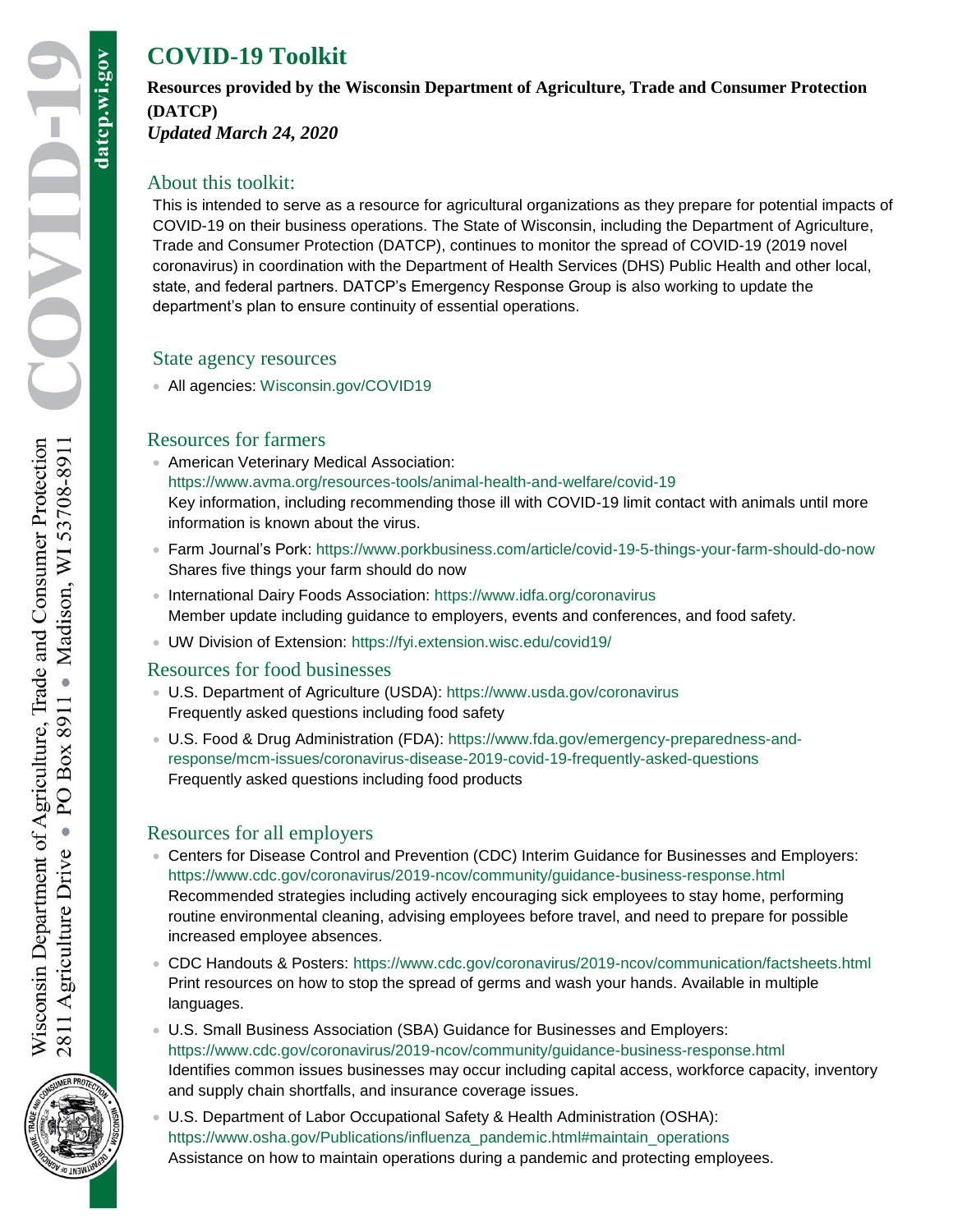datcp.wi.gov

- CDC Environmental Cleaning and Disinfection: [https://www.cdc.gov/coronavirus/2019](https://www.cdc.gov/coronavirus/2019-ncov/community/organizations/cleaning-disinfection.html) [ncov/community/organizations/cleaning-disinfection.html](https://www.cdc.gov/coronavirus/2019-ncov/community/organizations/cleaning-disinfection.html) Interim Recommendations for US Community Facilities with Suspected/Confirmed Coronavirus Disease 2019.
- U.S. Chamber of Commerce Foundation: [https://www.uschamber.com/sites/default/files/](https://www.uschamber.com/sites/default/files/guidance_for_employers_to_plan_and_respond_to_coronavirus.pdf) [guidance\\_for\\_employers\\_to\\_plan\\_and\\_respond\\_to\\_coronavirus.pdf](https://www.uschamber.com/sites/default/files/guidance_for_employers_to_plan_and_respond_to_coronavirus.pdf) Guidance to plan and respond to coronavirus.
- U.S. Department of Homeland Security's Cybersecurity and Infrastructure Security Agency (CISA): [https://www.cisa.gov/sites/default/files/publications/CISA-Guidance-on-Essential-Critical-Infrastructure-](https://www.cisa.gov/sites/default/files/publications/CISA-Guidance-on-Essential-Critical-Infrastructure-Workers-1-20-508c.pdf)[Workers-1-20-508c.pdf](https://www.cisa.gov/sites/default/files/publications/CISA-Guidance-on-Essential-Critical-Infrastructure-Workers-1-20-508c.pdf)

Guidance on identifying essential critical infrastructure workers

## Response plan resources

- CDC Recommendations for an Infectious Disease Outbreak Response Plan: <https://www.cdc.gov/coronavirus/2019-ncov/community/guidance-business-response.html> Tips to develop and prepare to implement a response plan, involving your employees in the process, identifying essential business functions, and establishing communication plans.
- Ready.gov Business Continuity Plan:<https://www.ready.gov/business-continuity-plan> Includes a process diagram and support to conduct a business continuity impact analysis.
- U.S. Department of Homeland Security:<https://www.fema.gov/emergency-planning-exercises> Offers free emergency planning table top exercises for businesses to review, share, and use.
- Ready.gov Sample Emergency Plan: [https://eden.lsu.edu/media/2269/pandemic-preparedness-for](https://eden.lsu.edu/media/2269/pandemic-preparedness-for-businesses-sample-plan.pdf)[businesses-sample-plan.pdf](https://eden.lsu.edu/media/2269/pandemic-preparedness-for-businesses-sample-plan.pdf)

Shares a sample Business Continuity and Disaster Preparedness Plan template.

# Resources for accessing capital

 U.S. Small Business Association (SBA): [https://www.sba.gov/page/guidance-businesses-employers-plan](https://www.sba.gov/page/guidance-businesses-employers-plan-respond-coronavirus-disease-2019-covid-19)[respond-coronavirus-disease-2019-covid-19](https://www.sba.gov/page/guidance-businesses-employers-plan-respond-coronavirus-disease-2019-covid-19)

Loan resources for small businesses to utilize when operating their business.

# Recommended checklist

Basics of pandemic preparedness planning for all agricultural operations

 $\Box$  Keep it simple. Gathering and organizing the right information is critical.

- **Prevent spread** 
	- **Frequent and thorough handwashing.**
	- Covering coughs and sneezes.
	- Avoiding touching your face.
	- **Staying home when sick.**

 $\Box$  Assess risk

- What biosecurity protocols are in place? Following sound biosecurity practices every day reduces the spread of virus, including in times of pandemic outbreak.
- Who comes on and off of your premises?
- Do you know what other locations or operations they have visited?
- Do you have a travel questionnaire for employees and premises visitors?
- Do you have hand washing or sanitizer stations available?
- Vendors and service providers
	- Who are your vendors and service providers?
	- Do they have pandemic and business continuity plans? What are their plans?
	- Do you have backup vendors/service providers?
	- Share your mitigation measures with your vendors.

## $\Box$  Employees

- Do you have complete and current contact information?
- Are you imposing travel restrictions?